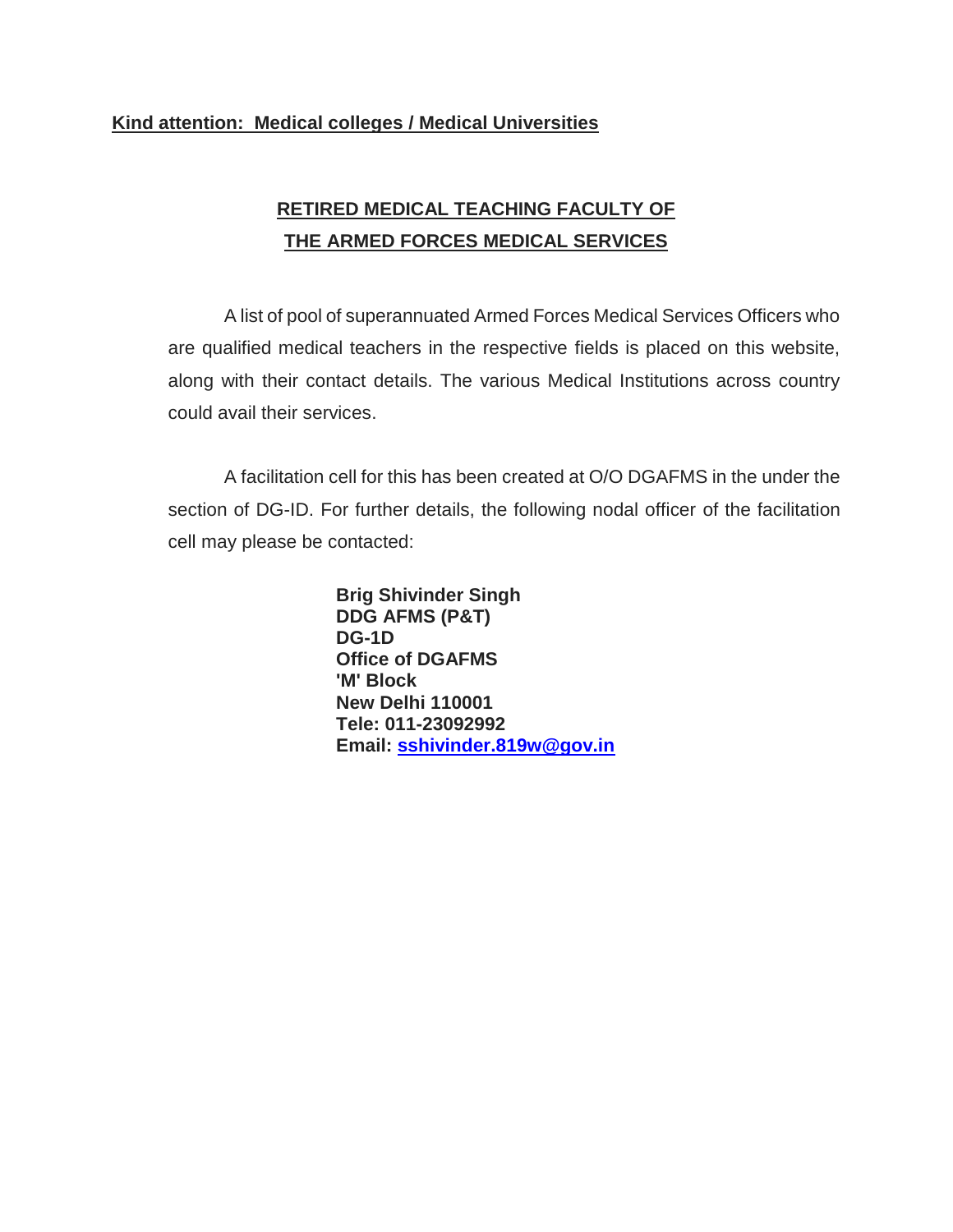| <b>SER NO</b>            | <b>RANK &amp; NAME</b>                    | <b>DESIGNATION</b> | <b>SPECIALITY</b>                                                   | <b>EMAIL ID</b>              |
|--------------------------|-------------------------------------------|--------------------|---------------------------------------------------------------------|------------------------------|
| 1                        | Lt Gen V P Chaturvedi, VSM                | Prof               | Medicine                                                            | vedchaturvedi@hotmail.com    |
| 2                        | Lt Gen MK Mukherjee, YSM                  | Prof               | <b>Surgery &amp; Plastic Surgery</b>                                | mkmrinal@gmail.com           |
| 3                        | Lt Gen PP Verma, SM VSM                   | Prof               | Medicine & Nephrology                                               | varmapp123@rediffmail.com    |
| $\overline{\mathcal{A}}$ | Lt Gen BK Chopra, AVSM                    | Prof               | <b>Surgery &amp; Orthopedics</b>                                    | choprabhushan@yahoo.com      |
| 5                        | Lt Gen MD Venkatesh, VSM                  | Prof               | <b>ENT</b>                                                          | sumvenk@gmail.com            |
| 6                        | LT Gen MK Unni, AVSM, VSM,<br><b>PHS</b>  | Prof               | Surgery & CT Surgery                                                | unni.manoj@gmail.com         |
| $\overline{7}$           | LT Gen AK Nagpal, VSM                     | Prof               | Medicine & Gastroenterology                                         | nagpal akn@rediffmail.com    |
| 8                        | Lt Gen BNBM Prasad, SM,<br><b>VSM</b>     | Prof               | Medicine Resp Med & Pul Med                                         | shashisekhar@rediffmail.com  |
| 9                        | Lt Gen SD Duhan, VSM                      | Prof               | Medine & Gastroentrology                                            | sddhuan@hotmail.com          |
| 10                       | Lt Gen Velu Nair, AVSM, VSM**             | Prof               | Medicine & Haematology                                              | nairvelu2000@yahoo.com       |
| 11                       | Lt Gen AK Das                             | Prof               | <b>ENT</b>                                                          | areep.das@gov.in             |
| 12                       | Lt Gen CS Narayanan, VSM***               | Prof               | Medicine & Neurology                                                | brigcsnarayanan@gmail.com    |
| 13                       | LT Gen Sanjiv Chopra, AVSM,<br><b>VSM</b> | Prof               | Obs & Gynae                                                         | Choprasanjiv58@gmial.com     |
| 14                       | Maj Gen U Raju                            | Prof               | Pediatrics & Neonatology                                            | majgenumaraju@gmail.com      |
| 15                       | Maj Gen LS Vohra                          | Prof               | <b>Surgery &amp; Onco Surgery</b>                                   | vohrafamily@hotmail.com      |
| 16                       | Maj Gen Manmohan Singh,<br><b>VSM</b>     | Prof               | Surgery & Recon surgery                                             | docmanmohansingh@gmail.com   |
| 17                       | Maj Gen R Chaturvedi                      | Prof               | Anaesthesia & Trg Paed Anaes<br>& Critical Care                     | chaturravi@gmail.com         |
| 18                       | Maj Gen PK Singh, VSM                     | Prof               | Preventive & Social Medicine                                        | Pk9rakhi@yahoo.co.in         |
| 19                       | Maj Gen TS Ahluwalia                      | Prof               | Opthalmology & Trg in Micro<br>Surg & Trg in<br>Phacoemulsification | tejinder.achuwaila@gmail.com |
| 20                       | Maj Gen SPS Kochar                        | Prof               | Obst & Gynae & Trg in Gynae<br>Onco                                 | spskochar@yahoo.com          |
| 21                       | Maj Gen PK Das                            | Prof               | Dermatology & Ven                                                   | rupa.b.das@gmail.com         |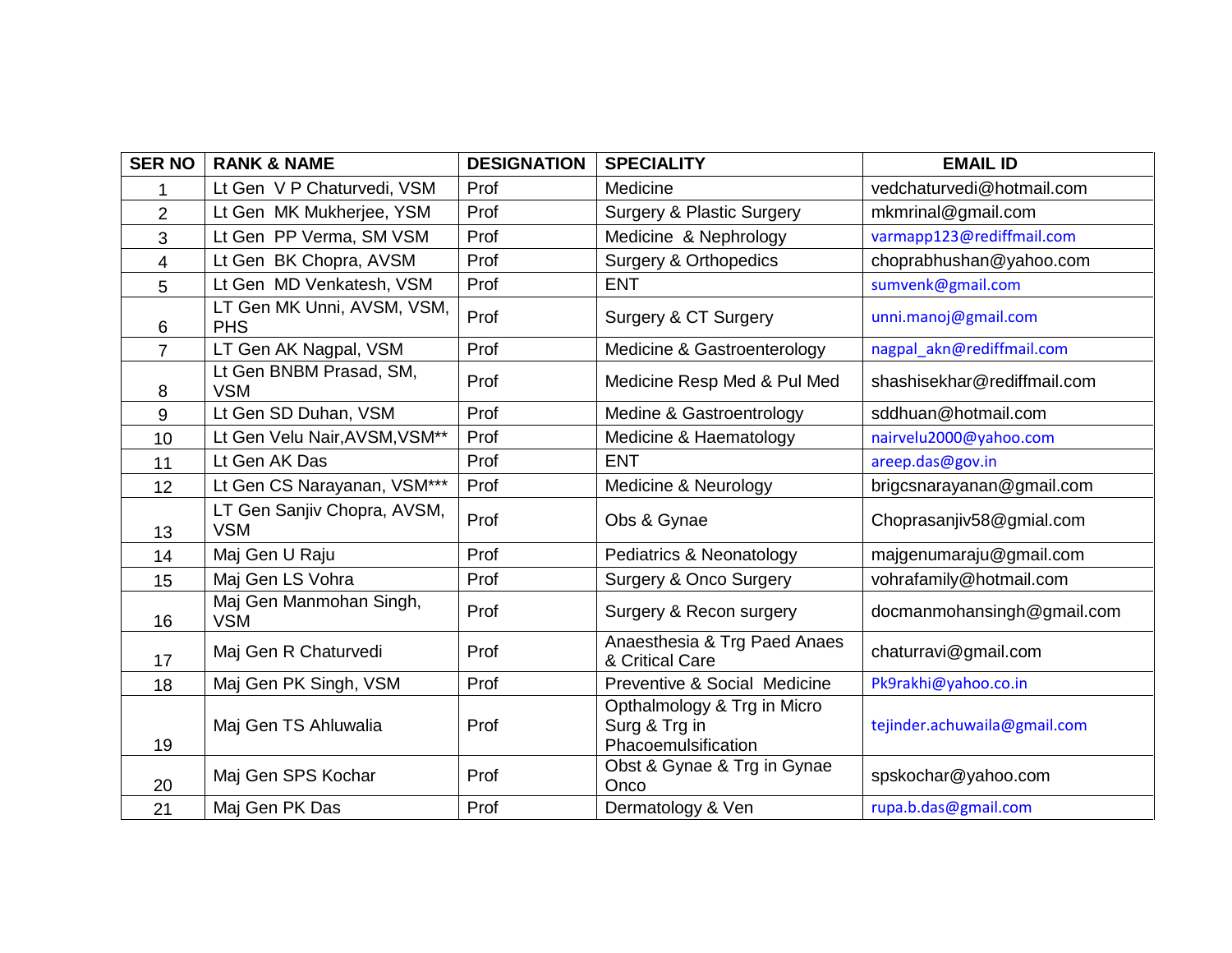| <b>SER NO</b> | <b>RANK &amp; NAME</b>               | <b>DESIGNATION</b> | <b>SPECIALITY</b>                      | <b>EMAIL ID</b>                |
|---------------|--------------------------------------|--------------------|----------------------------------------|--------------------------------|
| 22            | Maj Gen AK Sharma                    | Prof               | <b>Surgery &amp; Neurosurgery</b>      | aks1@gmail.com                 |
| 23            | Maj Gen JKS Parihar, VSM**           | Prof               | Ophthalmology                          | jksparihar@gmail.com           |
| 24            | Maj Gen DV Singh                     | Prof               | Surgery & Uro Surg                     | dvs_neerusha@yahoo.co.in       |
| 25            | Maj Gen Deepak Kalra, VSM**          | Prof               | Ophthalmology                          | dr_deepakkalra_eye@hotmail.com |
| 26            | Maj Gen LC Pandey                    | Prof               | <b>Surgery &amp; Orthopedics</b>       | lcpandey@gmail.com             |
| 27            | Maj Gen G Ganguly                    | Prof               | <b>CTVS Surgery</b>                    | gautampurna@gmail.com          |
| 28            | Maj Gen N Srinath, VSM               | Prof               | Surg & Urosurgery                      | nsrinath1958@gmail.com         |
| 29            | Maj Gen S Patyal, SM, VSM            | Prof               | Ophthalmology                          | sagarikapatyal@gmail.com       |
| 30            | Maj Gen V Dutta, SM                  | Prof               | Pathology                              | vdajal@rediffmail.com          |
| 31            | Maj Gen GR Joshi                     | Prof               | Surg & Orthopedics                     | Gururaj5172@hotmail.com        |
| 32            | Maj Gen Suender Mohan,<br><b>VSM</b> | Prof               | Obs & Gynae                            | Drsmohan8@gmail.com            |
| 33            | Maj Gen DS Bhakuni, VSM              | Prof               | Med & Immunology                       | bhakunids@rediffmail.com       |
| 34            | <b>Brig MPS Sawhney</b>              | Prof               | Dermatology & Ven                      | drsawhney@livi.com             |
| 35            | Brig NS Mani                         | Prof               | Pathology                              | ns_mhj@yahoo.co.in             |
| 36            | Brig AK Rajput                       | Prof               | <b>Respiratory Medicine</b>            | rajput.chest@gmail.com         |
| 37            | Brig MM Harjai                       | Prof               | <b>Surgery &amp; Paed Surgery</b>      | harjai101@gmail.com            |
| 38            | Brig PK Singh, VSM                   | Prof               | Preventive & Social Medicine           | pk9rakhi@yahoo.co.in           |
| 39            | <b>Brig RK Shrivastava</b>           | Prof               | Surgery & Trg in Oncosurgery           | rajesh.indu@gmail.com          |
| 40            | Brig SC Karan                        | Prof               | Surgery & Uro surgery                  | drsckaran@gmail.com            |
| 41            | Brig JK Banerjee                     | Prof               | Surgery                                | jkbanerjee4676@yahoo.co.in     |
| 42            | Brig KS Rana                         | Prof               | Paediatrics & Trg in Paed<br>Neurology | kamersinghrana@yahoo.co.in     |
| 43            | Brig HC Bandhu, SM                   | Prof               | Obst & Gynae                           | hcbandhu@hotmail.com           |
| 44            | Brig AA Garg                         | Prof               | Surgery & CTVS Surgery                 | gargjunior@hotmail.com         |
| 45            | <b>Brig</b><br>Ashok Saxena          | Prof               | Paediatrics & & Neonatology            | ashok neosaxena@yahoo.co.in    |
| 46            | Ranjit Ghulini<br><b>Brig</b>        | Prof               | Paediatrics                            | rghuliani@gmail.com            |
| 47            | Brig K Shanmuganandan                | Prof               | Medicine & Rheumatology                | Kshanmu5520@yahoo.com          |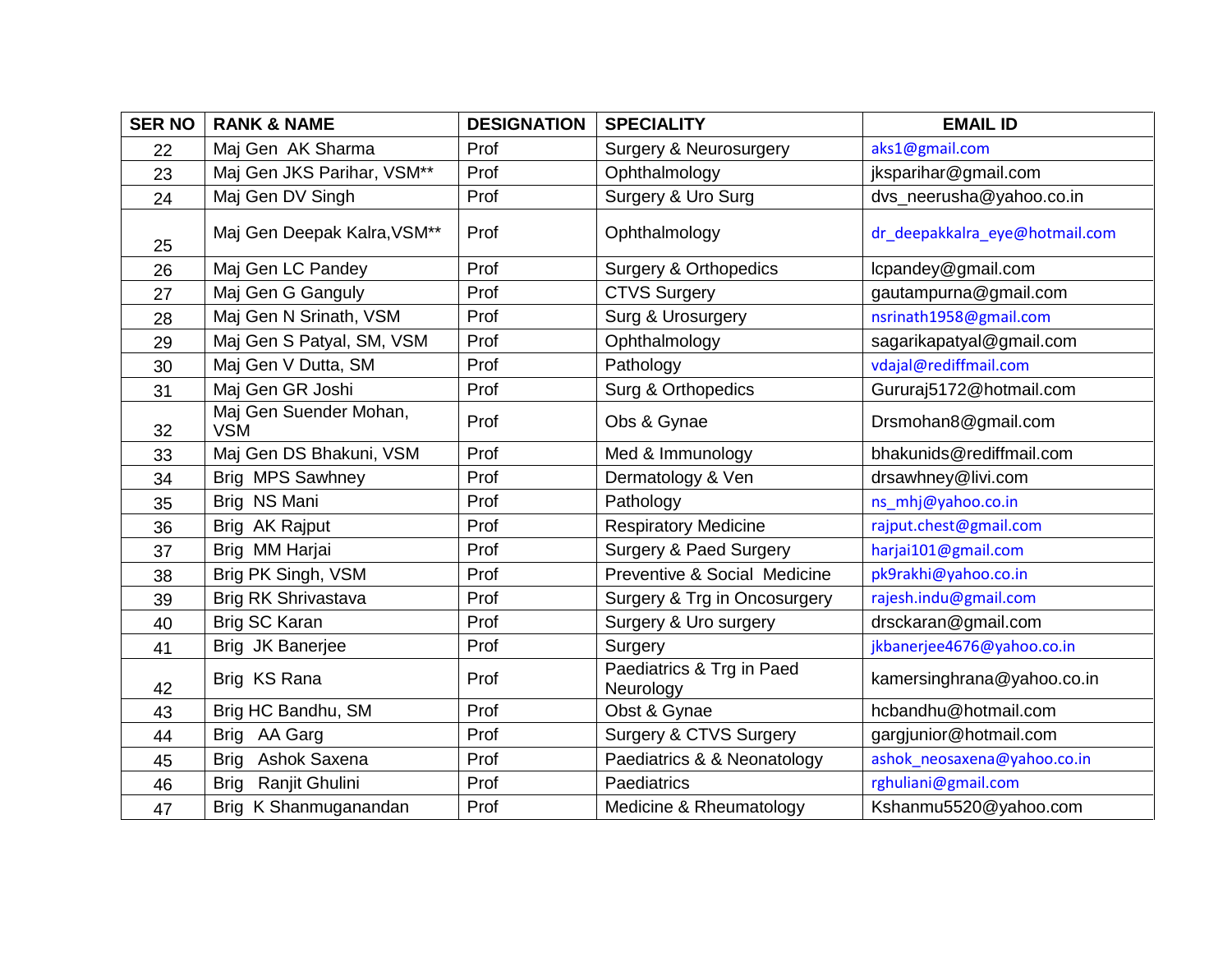| <b>SER NO</b> | <b>RANK &amp; NAME</b>        | <b>DESIGNATION</b> | <b>SPECIALITY</b>                     | <b>EMAIL ID</b>                  |
|---------------|-------------------------------|--------------------|---------------------------------------|----------------------------------|
| 48            | Rajeswar Singh<br><b>Brig</b> | Prof               | Medicine & Oncology                   | rsrajusingh@gmail.com            |
| 49            | Pankaj Puri<br><b>Brig</b>    | Prof               | Medicine & Gastroenterology           | puripankaj@gmail.com             |
| 50            | <b>Brig YS Bisht</b>          | Prof               | Dermatology & Ven                     | yashkeerti2@yahoo.co.in          |
| 51            | Brig V Raghava, VSM           | Prof               | Pathology                             | vinodraghava@rediffmail.com      |
| 52            | Brig Gurunadh VS, VSM         | Prof               | Ophthalmology                         | subrahmanyamurti@yahoo.co.in     |
| 53            | <b>Brig A Banerjee</b>        | Prof               | Radiology                             | rajabanjo@gmail.com              |
| 54            | Brig D Bhattacharya           | Prof               | <b>Resp Medicine</b>                  | dbhatta.chest@gmail.com          |
| 55            | Brig HS Agrawal, VSM          | Prof               | <b>Surgery &amp; Orthopedics</b>      | hsagrawal2003@gmail.com          |
| 56            | Brig K Narayanan              | Prof               | Medicine & Endocrinology              | knari1958@gmail.com              |
| 57            | Brig MJ Jacob, SM             | Prof               | Med & Nucl Med                        | mjjacob12@gmail.com              |
| 58            | <b>Brig MK Garg</b>           | Prof               | Medicine & Endocrinology              | mkgars@gmail.com                 |
| 59            | Brig Alok Sharma              | Prof               | <b>Recon Surgery</b>                  | dralokpune@yahoo.com             |
| 60            | Brig KK Tripathi              | Prof               | <b>AV Medicine</b>                    | tripfamily@gmail.com             |
| 61            | Brig Purnendu, SM(D), VSM     | Assoc Prof         | Anaesthesia                           | purnendudoc@yahoo.co.in          |
| 62            | Brig RBM Krishna              | Assoc Prof         | Anaesthesia                           | drbalamuralikrishna@gmail.com    |
| 63            | <b>Brig S Mishra</b>          | <b>Assoc Prof</b>  | Anaesthesia                           | misrasukumar@yahoo.co.in         |
| 64            | Brig AK Shrivastava           | Assoc Prof         | Medicine                              | srivastavaawani@yahoo.co.uk      |
| 65            | <b>Brig N Kumar</b>           | <b>Assoc Prof</b>  | Pathology                             | Nikhileshkumar16@gmail.com       |
| 66            | Brig Amitava Datta, SM        | Assoc Prof         | Preventive & Social Medicine          | col_datta@yahoo.co.in            |
| 67            | Brig HS Minhas                | Asstt Prof         | Anaesthesiology                       | hsminash28@yahoo.co.in           |
| 68            | <b>Brig S Takiar</b>          | Asstt Prof         | Obs & Gynae                           | suniltakiar@rediffmail.com       |
| 69            | <b>Brig S Saxena</b>          | Asstt Prof         | Radiology                             | sudhirsaxenaindiatimes@gmail.com |
| 70            | Brig AB Khare                 | Asstt Prof         | Gen Medicine                          | Dr.ab.khare@gmail.com            |
| 71            | Col SD Pathak                 | Prof               | <b>ENT</b>                            | som_pathak@dedigmail.com         |
| 72            | Col RN Shukla                 | Prof               | Anaesthesia & Paed Anaes              | richanshu45@yahoo.co.in          |
| 73            | Col AS Dhillon                | Prof               | Obs & Gynae                           | bugidhillonb@gmail.com           |
| 74            | Col AK Upadhyay               | Prof               | Opthalmology & Trg in ANT Seg<br>Surg | upadhyay_58@yahoo.co.in          |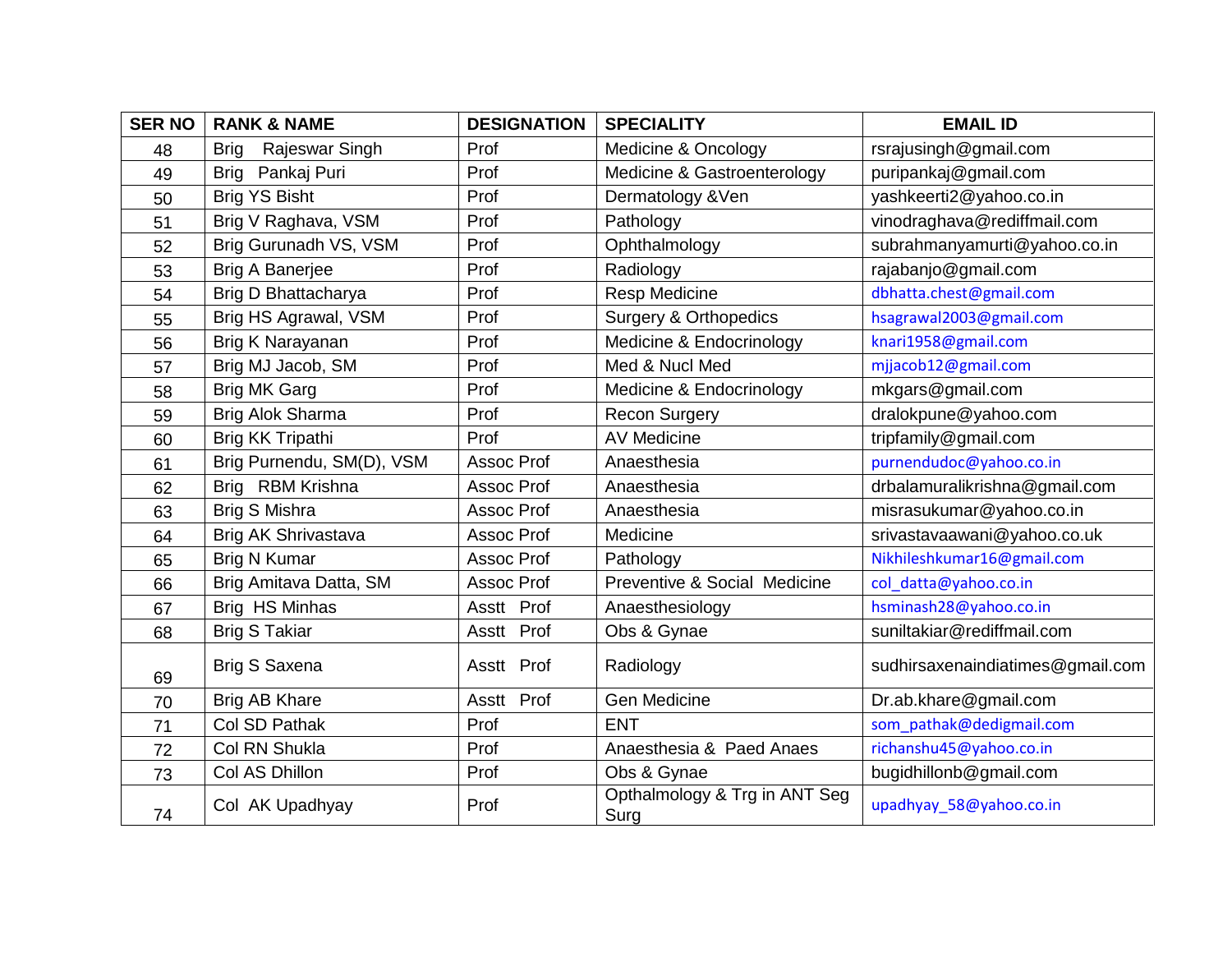| <b>SER NO</b> | <b>RANK &amp; NAME</b>  | <b>DESIGNATION</b> | <b>SPECIALITY</b>                                | <b>EMAIL ID</b>                |
|---------------|-------------------------|--------------------|--------------------------------------------------|--------------------------------|
| 75            | Col K Prabhakaran       | Prof               | Anaesthesia & Neuro<br>Aanesthesia               | prabhakaran5541@yahoo.com      |
| 76            | Col Vishal Marwah       | Prof               | Medicine & Rheumatology                          | Vishal67marwaha@gmail.com      |
| 77            | Col Rakhee Goyal        | Prof               | Anaesthesia                                      | rakheegoyalkumar@gmail.com     |
| 78            | Col Atoshi Basu         | Prof               | Pathology                                        | atoshibasu@gmail.com           |
| 79            | Col YS Gulati           | Prof               | Radiology                                        | Alliance0311@gmail.com         |
| 80            | Col P Sarkar            | Prof               | Psychiatry                                       | COLPSARKAR@LIVE.COM            |
| 81            | Col PVR Mohan           | Prof               | Gen Surgery                                      | drpvramamohan@gmail.com        |
| 82            | Col N Bhargava          | Prof               | Opthalmology & Trg in ANT Seg<br>Micorosurg      | neerajbhargava63@yahoo.com     |
| 83            | Col VR Sinha            | Prof               | <b>ENT</b>                                       | Sinha_vrs@yahoo.com            |
| 84            | Col Jaswinder Singh     | Prof               | Ophthalmology Vitreo Retinal<br>Surg             | gobindniwas@gmail.com          |
| 85            | Col R Kunwar            | Prof               | Preventive & Social, Medicine<br>(Community Med) | rkunwar14@yahoo.com            |
| 86            | Col PG Kumar            | Prof               | Medicine & Nucl Medicine                         | Kumar.gopinath@gmail.com       |
| 87            | Col(TS) Vishvanayak     | Prof               | Medicine                                         | vishvanayak@gmail.com          |
| 88            | Col(TS) MSSP Ray        | Prof               | Surgery                                          | msraj1959@gmail.com            |
| 89            | Col(TS) AK Verma        | Prof               | Dermatology & Ven                                | arundaisy@gmail.com            |
| 90            | Col(TS) S Chaturvedi    | Prof               | Preventive & Social, Medicine<br>(Community Med) | Chatur59@gmail.com             |
| 91            | Col(TS) Rakesh Gupta    | Prof               | Surgery                                          | colrakeshgupta@gmail.com       |
| 92            | Col(TS) SK Singh        | Prof               | Obs & Gynae                                      | santoshniharika@yahoo.com      |
| 93            | Col(TS) A Marwaha       | Prof               | Obs & Gynae                                      | ashishmarwaha@rediffmail.com   |
| 94            | Col(TS) S Tripathy      | Prof               | Pathology & Immunology Path                      | sukantatripathy@rediffmail.com |
| 95            | Col (TS) R Shashi Kumar | Prof               | Psychiatry                                       | sribuj@rediff.com              |
| 96            | Col (TS) Partha Roy     | Prof               | Pathology & TRG in AIDS &<br>Virology            | drparthoroyafmc@hotmail.com    |
| 97            | Col(TS) S Mishra        | Prof               | Medicine                                         | siddhajyoti@gmail.com          |
| 98            | Col(TS) AK Sood         | Prof               | Obst & Gynae                                     | soodatulk@gmail.com            |
| 99            | Col(TS) VK Shukul       | Prof               | ENT & Trg in H&N Onco                            | vkshukul@yahoo.co.in           |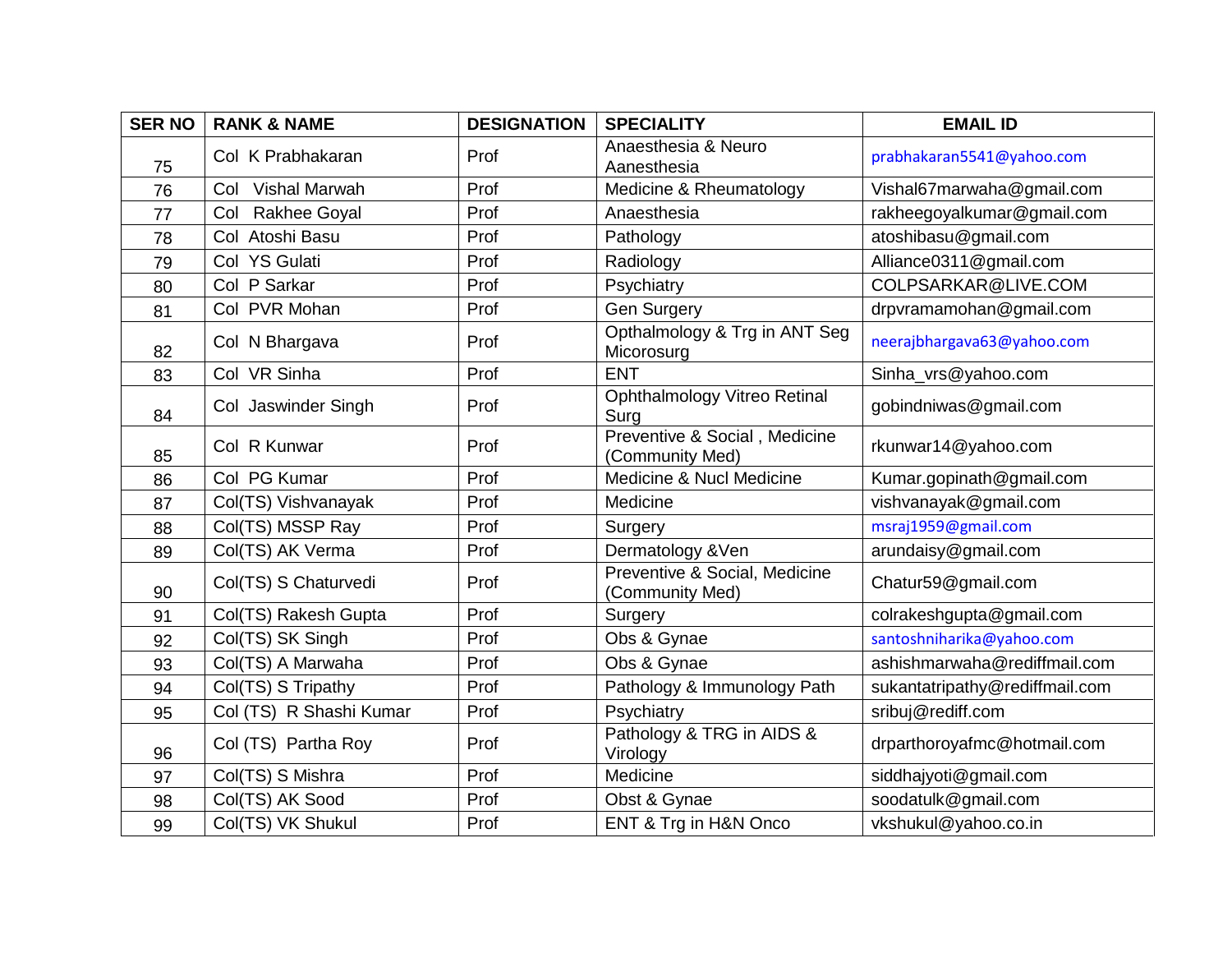| <b>SER NO</b> | <b>RANK &amp; NAME</b>    | <b>DESIGNATION</b> | <b>SPECIALITY</b>                       | <b>EMAIL ID</b>                |
|---------------|---------------------------|--------------------|-----------------------------------------|--------------------------------|
| 100           | Nikhil Moorchung<br>Col   | Assoc Prof         | Pathology & Molecular Biology           | nikhilmoorchung@rediffmail.com |
| 101           | Col AR Matety             | Assoc Prof         | Dermatology & Ven                       | ARMATEYA@YAHOO.CO.IN           |
| 102           | Col AV Akulwar            | <b>Assoc Prof</b>  | Surgery                                 | anil.akulwarsurg@gmail.com     |
| 103           | Col SK Chokrovortty       | Assoc Prof         | Preventive & Social Medicine            | Shailo1958@gmail.com           |
| 104           | Col V Singh               | Assoc Prof         | Pathology                               | Vijai1105@yahoo.in             |
| 105           | Col APS Bawa              | Assoc Prof         | Preventive & Social Medicine            | arjinderbawa@yahoo.co.in       |
| 106           | Col A Chaudhry            | <b>Assoc Prof</b>  | Pathology                               | dr arunchow@yahoo.co.in        |
| 107           | K Nageshwar Rao<br>Col    | Assoc Prof         | Obst & Gynae                            | nags72@gmail.com               |
| 108           | Col (TS) Rajiv Kapur      | Assoc Prof         | Radiology                               | kaprajiv@gmail.com             |
| 109           | PV Madhu<br>Col           | Assoc Prof         | Anaesthesia & CT Anesthesia             | drmadhupv@yahoo.com            |
| 110           | Col Madhu Chaudhary       | Assoc Prof         | Obst & Gynae                            | madscleo@gmail.com             |
| 111           | Col(TS) PK Tiwary         | Assoc Prof         | Radiology                               | pushkanttiwari123@gmail.com    |
| 112           | Col(TS) A Chatterjee      | Assoc Prof         | <b>ENT</b>                              | bibhore2005@yahoo.com          |
| 113           | Col(TS) Sankiv Agrawal    | Assoc Prof         | Ophthalmology                           | Aggis2@gmail.com               |
| 114           | Col (TS) Vikash Rastogi   | Assoc Prof         | Radiology & Interventional<br>Radiology | drvikasrastogi@gmail.com       |
| 115           | Col (TS) Tarun Verma      | Assoc Prof         | Medicine & Hematology                   | vermatarunchnc@gmail.com       |
| 116           | Col(TS) NK Das            | <b>Assoc Prof</b>  | Obs & Gynae                             | nalinkdas@gmail.com            |
| 117           | Col(TS) S Arora           | Assoc Prof         | Pathology                               | arora.s915@yahoo.com           |
| 118           | Col(TS) S Chawla          | Assoc Prof         | Surgery                                 | schawla05@rediffmail.com       |
| 119           | Col(TS) SR Kathurai       | Asstt Prof         | Pathology                               | kathuriasr@yahoo.com           |
| 120           | Col(TS) KC Verma          | Asstt Prof         | Preventive & Social Medicine            | kailash5685@gmail.com          |
| 121           | Col(TS) R Razdan          | Prof<br>Asstt      | Medicine                                | drrajeevrazdan@gmail.com       |
| 122           | Col(TS) A Kaushik         | Prof<br>Asstt      | Pathology                               | akhssk16@gmail.com             |
| 123           | Col(TS) RK Jha            | Prof<br>Asstt      | Radiology                               | ramkrishnaj85@yahoo.com        |
| 124           | Col(TS) G Mishra          | Asstt Prof         | Ophthalmology                           | gireeshmishra1960@gmail.com    |
| 125           | Lt Col Jayant Kumar Kairi | Prof               | Pharmacology                            | jayantkairi@gmail.com          |
| 126           | Lt Col Mukesh Chandra     | Assoc Prof         | Radiology                               | mukesh11@yahoo.com             |
| 127           | Lt Col Sunil Sanga        | Assoc Prof         | Radiology                               | sunisanga@radiffmail.com       |